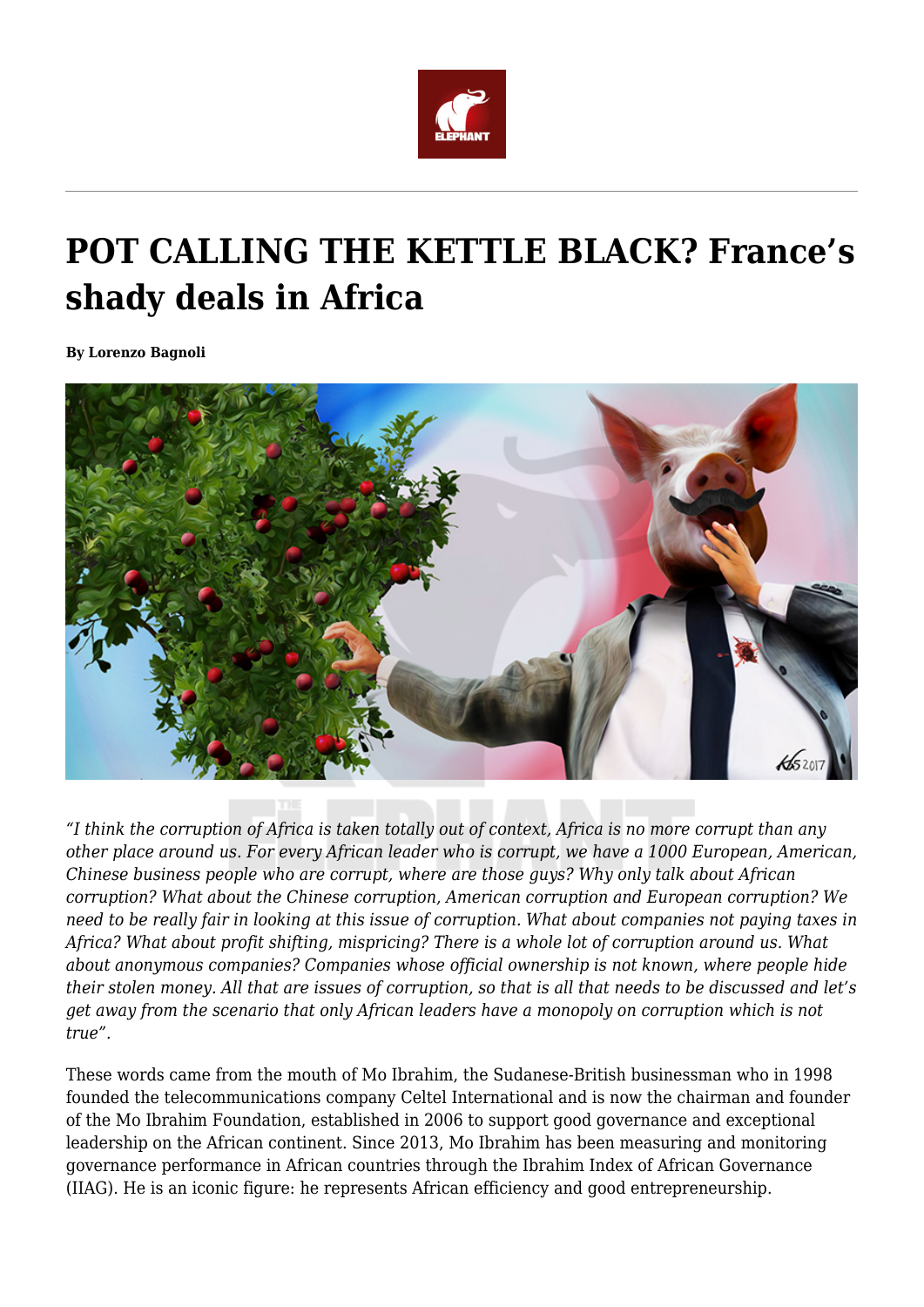The point made by Mo Ibrahim is clear: corruption is a global issue that is making the world sick. Targeting the sickness should be a priority of the whole planet. There is no moral superiority here: each country should blame itself for something. There are countries that behave like strong boxes protecting the financial secrecy of the rich world; others are still trying to colonise the poor while some allow a tiny elite to control the rest of the population.

There is a tendency to view Africa as corrupt. No doubt lack of ethical leadership and economic and political neocolonialism are key factors in the high levels of corruption on the continent. However, treating the corruption issue as an African peculiarity is unfair. Especially if the one complaining is a European country.

## **Related stories:** [Special Reports from Reuters journalists around the world – Reuters News](https://www.reuters.com/investigates/special-report/africa-passports-karaziwan)

European companies are part and parcel of corruption in African countries. The most recent example concerns Eni SpA, the partially-national Italian oil company and the partially-national Dutch Royal Dutch Shell PLC. On December 20 this year, the Court of Milan indicted Royal Dutch Shell PLC, the chief executive of the Italian oil and gas company Eni SpA and other industry executives on corruption charges connected to a 2011 deal to acquire drilling rights off the coast of Nigeria. "Prosecutors say in court documents that Eni CEO Claudio Descalzi and the other executives at both Shell and Eni knew that most of the \$1.3 billion Eni and Shell paid to the Nigerian government to acquire the drilling rights would be distributed as bribes. Prosecutors will argue that Goodluck Jonathan, the Nigerian president at the time of the deal, received part of the kickbacks, according to court documents", FoxBusiness reported.

There is a tendency to view Africa as corrupt. No doubt lack of ethical leadership and economic and political neocolonialism are key factors in the high levels of corruption on the continent. However, treating the corruption issue as an African peculiarity is unfair. Especially if the one complaining is a European country.

Nigeria is ranked among the most corrupt countries in the world. Corruption has remained rampant in Nigeria, and became worse under the rule of Goodluck Jonathan. In the 2011 case connected to Eni and Shell, there are also several prominent Nigerian figures mentioned in the alleged bribing scheme.

In the European mindset, corruption is a vicious circle: nobody seems to be interested in breaking the bribe rule because it is considered "normal" and it secures success, especially in countries where impunity is the norm. Yet Western countries that have invested in Africa always claim moral superiority: they have better governance, accountable and efficient systems, and they bring jobs. But this supposed superiority is just a veneer that allows these countries to be corrupt and opaque abroad.

France is globally recognised as among the most corruption-free countries. However, there are questions being raised in Kenya concerning whether the France-based company OT-Morpho paid bribes to officials of the Independent Electoral and Boundaries Commission (IEBC) in order to be granted the contract for the electronic voting system used in the 2017 election.

The French government has also in the past been accused of being infiltrated by mafialike groups that use bribery as a tool to influence politics. Recently, the strongest criticism of France's dealings abroad came from the broadcaster Arte, which aired a documentary called "Mafia et Republique".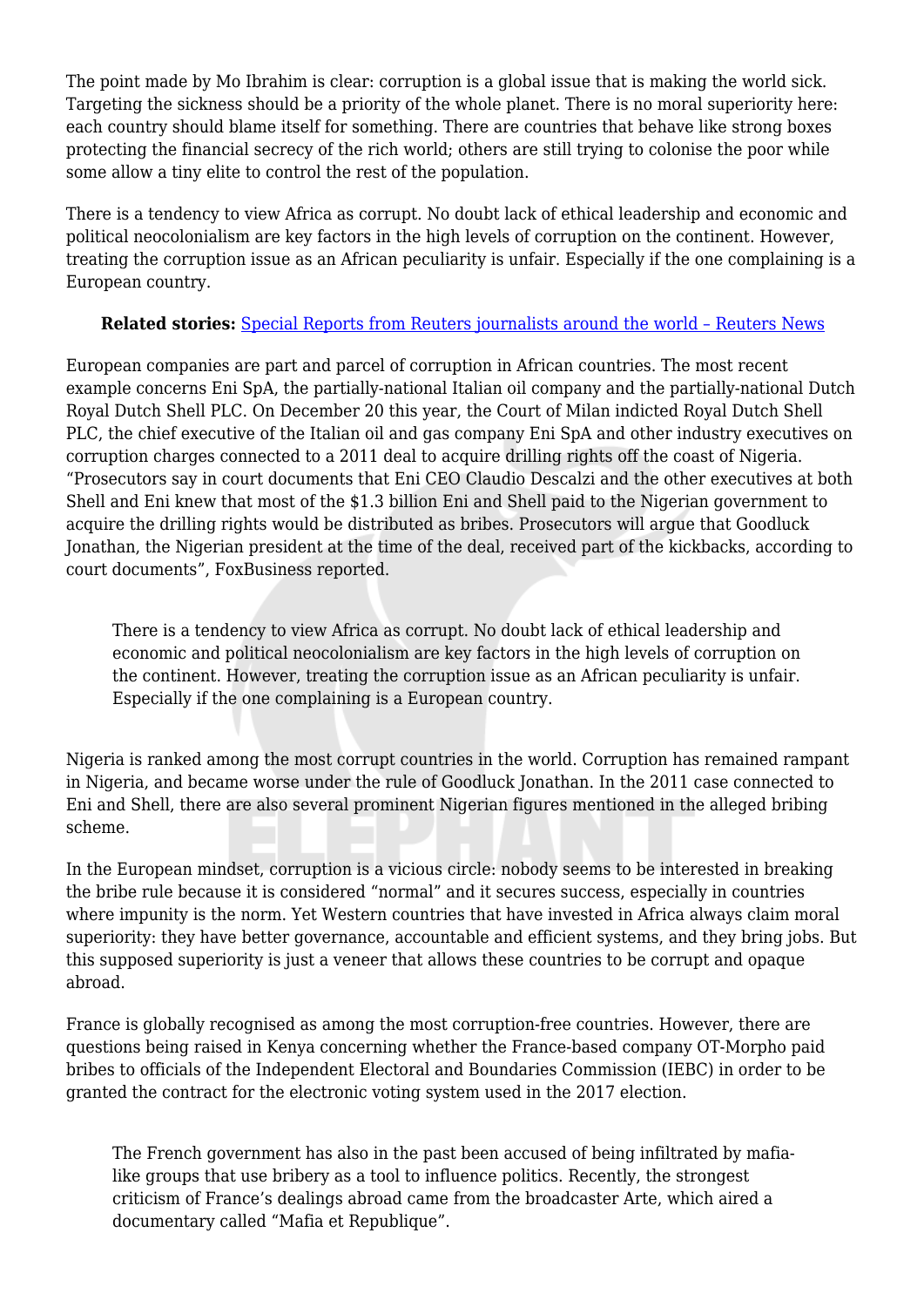The French government has also in the past been accused of being infiltrated by mafia-like groups that use bribery as a tool to influence politics. Recently, the strongest criticism of France's dealings abroad came from the broadcaster Arte, which aired a documentary called "Mafia et Republique". The historical investigation started in 1929, when in Marseille, Southern France, two friends, Carbone and Spirito, started a criminal group: the very first group of Corsican mafia. In the beginning, this was a gang dedicated to drug trafficking, but the next generation of mobsters in the '60s found some politicians who were closer to their interests. The most prominent one was Charles Pasqua, the former interior minister ('86-'88 and '93-'95) and congressman for almost 35 years. When he died in 2015, he was called the Godfather of Francafrique – the term coined by the former Ivorian president Félix Houphouët-Boigny to define the colonial-style influence that France has in some former French colonies in West Africa. Tchad, Cameroun, Centrafrican Republic, Gabon, Angola – these are some of the African kleptocracies, some still in power, that began their rule in these years. The other important Godfather of Francafrique was Robert Feliciaggi, the middleman between politicians and mafia gangs. He ran casinos with Michel Tomi in Western Africa and died in uncertain circumstances in Ajaccio, Corsica, in 2006.

From 1980 to 1994, France was shaken by the Elf affair, probably the biggest political and corporate sleaze scandal to hit a Western democracy since the Second World War that exposed bribes paid by the national oil company all over the world. In Africa, the intermediaries for the illicit payments were Feliciaggi and Tomi. "Elf's former chairman, Loik Le Floch-Prigent, 60, was sentenced to five years in jail and fined €375,000 (£260,724); his principal bag-man, the former director Alfred Sirven, was given the same prison term and ordered to pay €1m. The company's 'Mr Africa', André Tarallo, was jailed for four years and fined  $\epsilon 2m''$ , reporte[d the Guardian](https://www.theguardian.com/business/2003/nov/13/france.oilandpetrol) in 2003. After an eight-year investigation and four-month trial, 30 out of 37 defendants were jailed for embezzling €305 million. This case is a concrete example of an organised, hierarchical mafia-like syndicate that is able to penetrate the socalled grey zone where criminals, politicians and businesses merge together.

According to Reuters' findings, "Areva's mines pay no export duties on uranium, no taxes on materials and equipment used in mining operations, and pay a royalty of just 5.5 percent on the uranium they produce. A spokesman for Areva declined to confirm the authenticity of the documents and did not comment on their contents".

Sometimes corruption is simply a matter of money and power, without criminals or gangs involved. These cases are harder to prosecute because often finding the money is impossible. One such case was reported by Reuters in 2014. The main character was Areva, the mining company that is the global leader in uranium extraction. Areva-Niger's agreements had never made public and in 2014 they expired. According to Reuters' findings, "Areva's mines pay no export duties on uranium, no taxes on materials and equipment used in mining operations, and pay a royalty of just 5.5 percent on the uranium they produce. A spokesman for Areva declined to confirm the authenticity of the documents and did not comment on their contents". Profits without expenses.

Reuters reported that Areva said that a higher royalty rate would have made the business unprofitable. "Mining Minister Omar Hamidou Tchiana, leading the negotiations for Niger, told Reuters the government wants to increase uranium revenues to at least 20 percent of the budget, from just 5 percent at present…'For 40 years, Niger has been one of the world's largest uranium producers, but it's still one of the poorest countries on the planet,' he said. 'At the same time, Areva has grown to be one of the world's largest companies. You see the contrast?'".